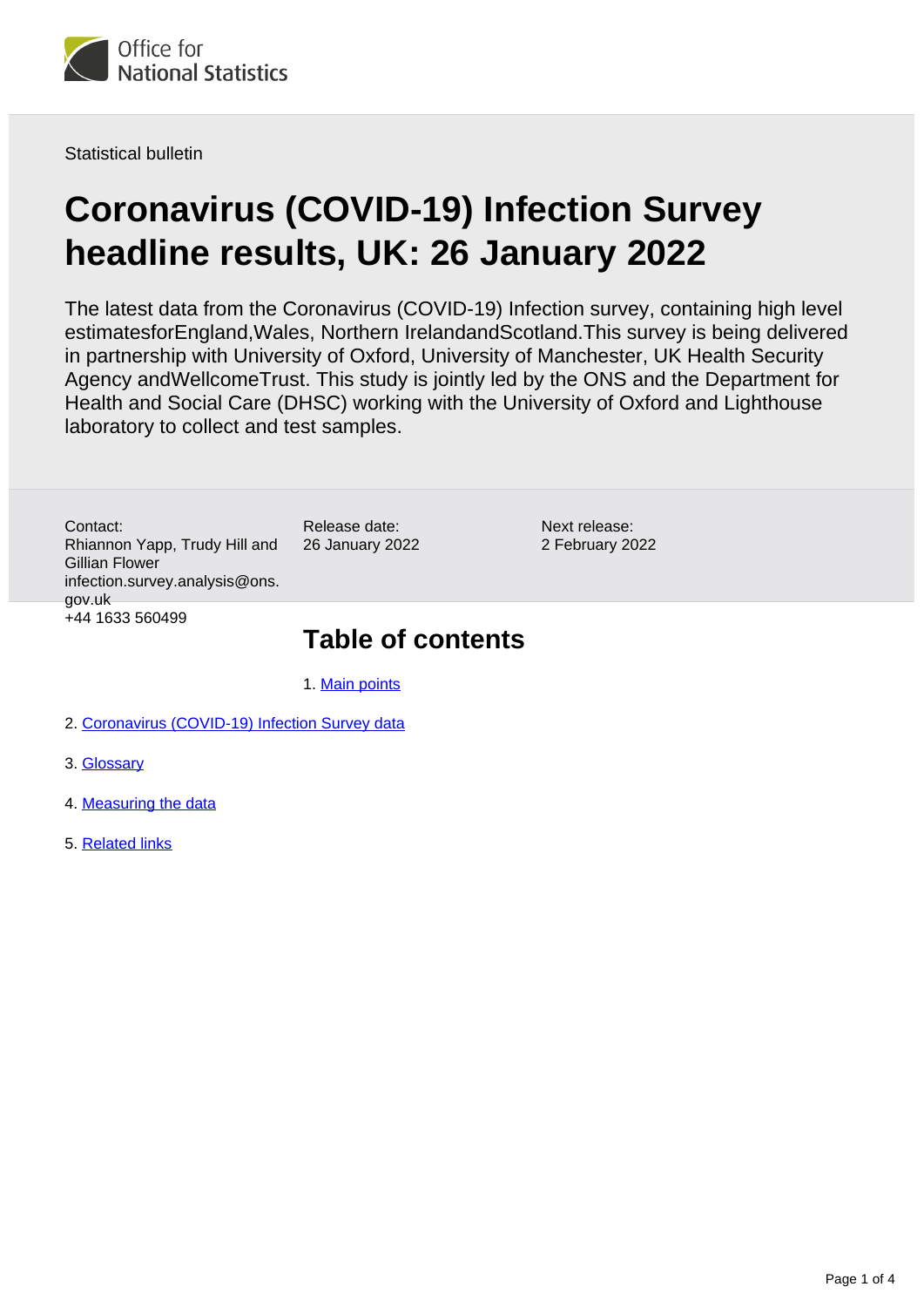# <span id="page-1-0"></span>**1 . Main points**

During this period of high infections, we have [decided to publish our headline results two days early.](https://www.ons.gov.uk/news/statementsandletters/temporarypublicationofearlyresultsfromthecoronaviruscovid19infectionsurvey) This means that the latest estimates on infection levels are available at their earliest opportunity and further breakdowns for the same period and a longer data time series will be published on Fridays. These early estimates are provisional and are subject to change as we receive more data, but they have undergone sufficient quality assurance to ensure that they are based upon an acceptable number of test results received up to the end of the reference week. This week, we are publishing estimates for the week ending 22 January 2022.

Today, [we have published new data](https://www.ons.gov.uk/peoplepopulationandcommunity/healthandsocialcare/conditionsanddiseases/datasets/coronaviruscovid19infectionsurveyheadlineresultsuk) that show:

- In England, the percentage of people testing positive for coronavirus (COVID-19) continued to decrease in the week ending 22 January 2022; we estimate that 2,629,400 people in England had COVID-19 (95% credible interval: 2,542,500 to 2,716,500), equating to around 1 in 20 people.
- In Wales, the percentage of people testing positive for COVID-19 continued to decrease in the week ending 22 January 2022; we estimate that 99,500 people in Wales had COVID-19 (95% credible interval: 83,300 to 117,100), equating to around 1 in 30 people.
- In Northern Ireland, the trend in the percentage of people testing positive for COVID-19 was uncertain in the week ending 22 January 2022; we estimate that 96,500 people in Northern Ireland had COVID-19 (95% credible interval: 81,600 to 112,700), equating to around 1 in 20 people.
- In Scotland, the percentage of people testing positive for COVID-19 continued to decrease in the week ending 22 January 2022; we estimate that 163,600 people in Scotland had COVID-19 (95% credible interval: 143,600 to 184,500), equating to around 1 in 30 people.
- In England, the percentage of people testing positive for COVID-19 continued to increase for those aged 2 years to school Year 6 and increased for those in school Year 7 to school Year 11, in the week ending 22 January 2022; the percentage of people testing positive decreased for all other age groups in the most recent week.
- COVID-19 infections decreased in all regions in the most recent week except in the South West where the percentage of people testing positive had decreased in the latest two weeks, but the trend was uncertain in the most recent week.
- Omicron variant compatible infections continue to be dominant across all UK countries.

#### **Figure 1: The percentage of people testing positive for COVID-19 continued to decrease in England, Wales and Scotland in the week ending 22 January 2022**

Estimated percentage of the population testing positive for coronavirus (COVID-19) on nose and throat swabs, UK, 31 January 2021 to 22 January 2022

#### **Notes:**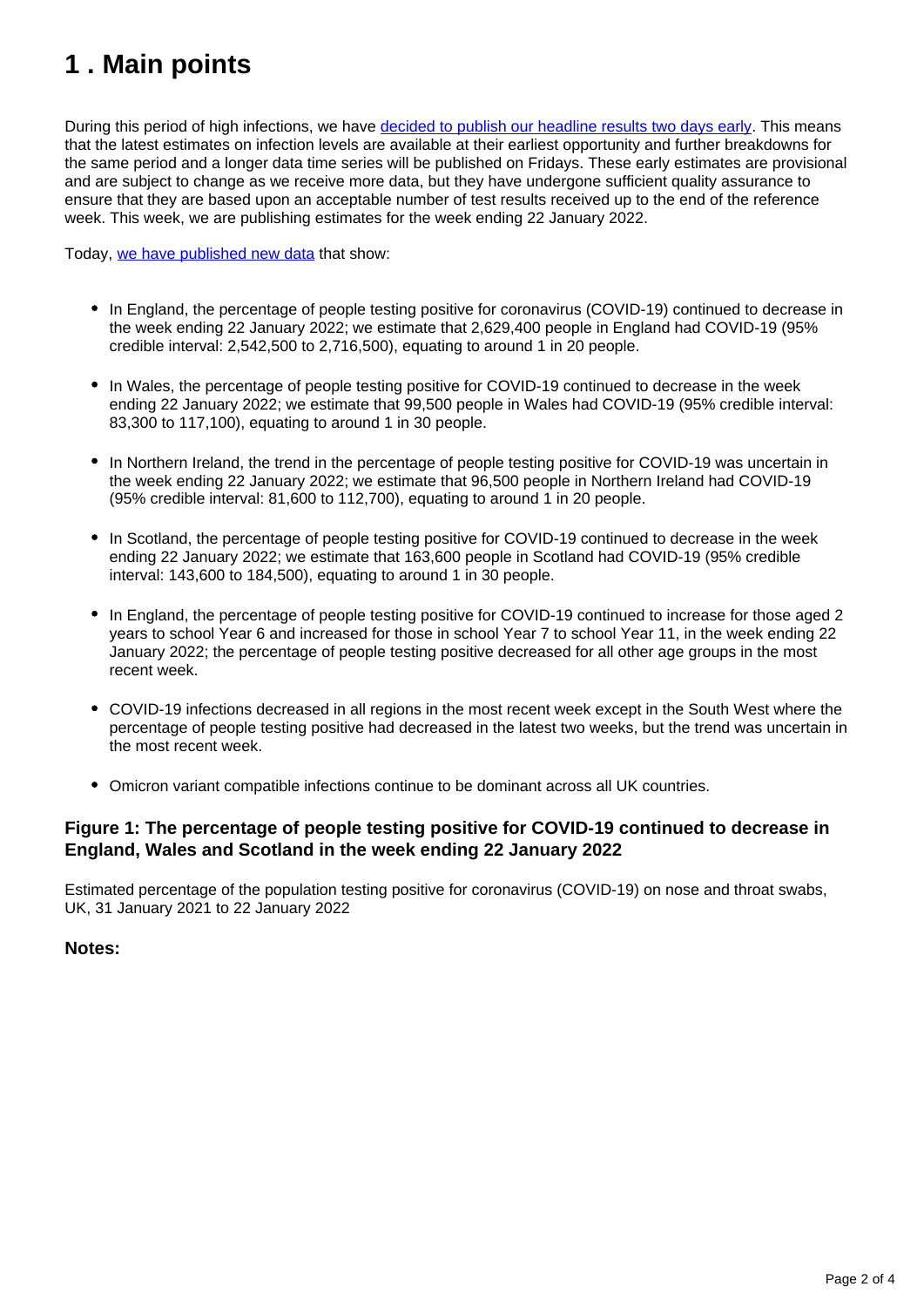- 1. Modelled results are provisional and subject to revision.
- 2. These statistics refer to infections occurring in private households. The figures exclude infections reported in hospitals, care homes and/or other communal establishments.
- 3. All estimates are subject to uncertainty, a [credible interval](https://www.ons.gov.uk/peoplepopulationandcommunity/healthandsocialcare/conditionsanddiseases/bulletins/coronaviruscovid19infectionsurveypilot/latest#glossary) gives an indication of the uncertainty of an estimate from data analysis.
- 4. Official reported estimates are plotted at a reference point believed to be most representative of the given week.
- 5. The official estimate presents the best estimate at that point in time. Modelled estimates are used to calculate the official reported estimate. The model smooths the series to understand the trend and is revised each week to incorporate new test results, providing the best indication of trend over time.
- 6. Official estimates are displayed over a rolling year up to the most recent week. The full time series of our official estimates from 27 April 2020 onwards are available in the [Coronavirus \(COVID-19\) Infection Survey](https://www.ons.gov.uk/peoplepopulationandcommunity/healthandsocialcare/conditionsanddiseases/bulletins/coronaviruscovid19infectionsurveypilot/latest/relateddata)  [datasets.](https://www.ons.gov.uk/peoplepopulationandcommunity/healthandsocialcare/conditionsanddiseases/bulletins/coronaviruscovid19infectionsurveypilot/latest/relateddata)
- 7. The majority of infections are compatible with the Omicron variant, therefore we are presenting the total infections without breaking down by variant.

#### **Download this chart**

[.XLSX](https://www.ons.gov.uk/visualisations/dvc1777/officialestimates/datadownload.xlsx)

# <span id="page-2-0"></span>**2 . Coronavirus (COVID-19) Infection Survey data**

[Coronavirus \(COVID-19\) Infection Survey headline results, UK](https://www.ons.gov.uk/peoplepopulationandcommunity/healthandsocialcare/conditionsanddiseases/datasets/coronaviruscovid19infectionsurveyheadlineresultsuk) Dataset | Released 26 January 2022 Headline estimates from the Coronavirus (COVID-19) Infection Survey for England, Wales, Northern Ireland and Scotland.

# <span id="page-2-1"></span>**3 . Glossary**

### **Credible interval**

A credible interval gives an indication of the uncertainty of an estimate from data analysis. The 95% credible intervals are calculated so that there is a 95% probability of the true value lying in the interval.

## <span id="page-2-2"></span>**4 . Measuring the data**

### **Reference dates**

This week, the reference week is 16 to 22 January 2022 for England, Wales, Northern Ireland and Scotland. The reference day is Wednesday 19 January 2022. More information on reference weeks and days can be found in the Measuring the data section of our [Coronavirus \(COVID-19\) Infection Survey, UK: 23 December 2021 bulletin](https://www.ons.gov.uk/peoplepopulationandcommunity/healthandsocialcare/conditionsanddiseases/bulletins/coronaviruscovid19infectionsurveypilot/23december2021#measuring-the-data).

### **Data for a longer time series**

A longer time series from earlier data can be found in our [usual weekly Coronavirus \(COVID-19\) Infection Survey](https://www.ons.gov.uk/peoplepopulationandcommunity/healthandsocialcare/conditionsanddiseases/bulletins/coronaviruscovid19infectionsurveypilot/14january2022/relateddata)  [datasets for England, Wales, Northern Ireland and Scotland.](https://www.ons.gov.uk/peoplepopulationandcommunity/healthandsocialcare/conditionsanddiseases/bulletins/coronaviruscovid19infectionsurveypilot/14january2022/relateddata)